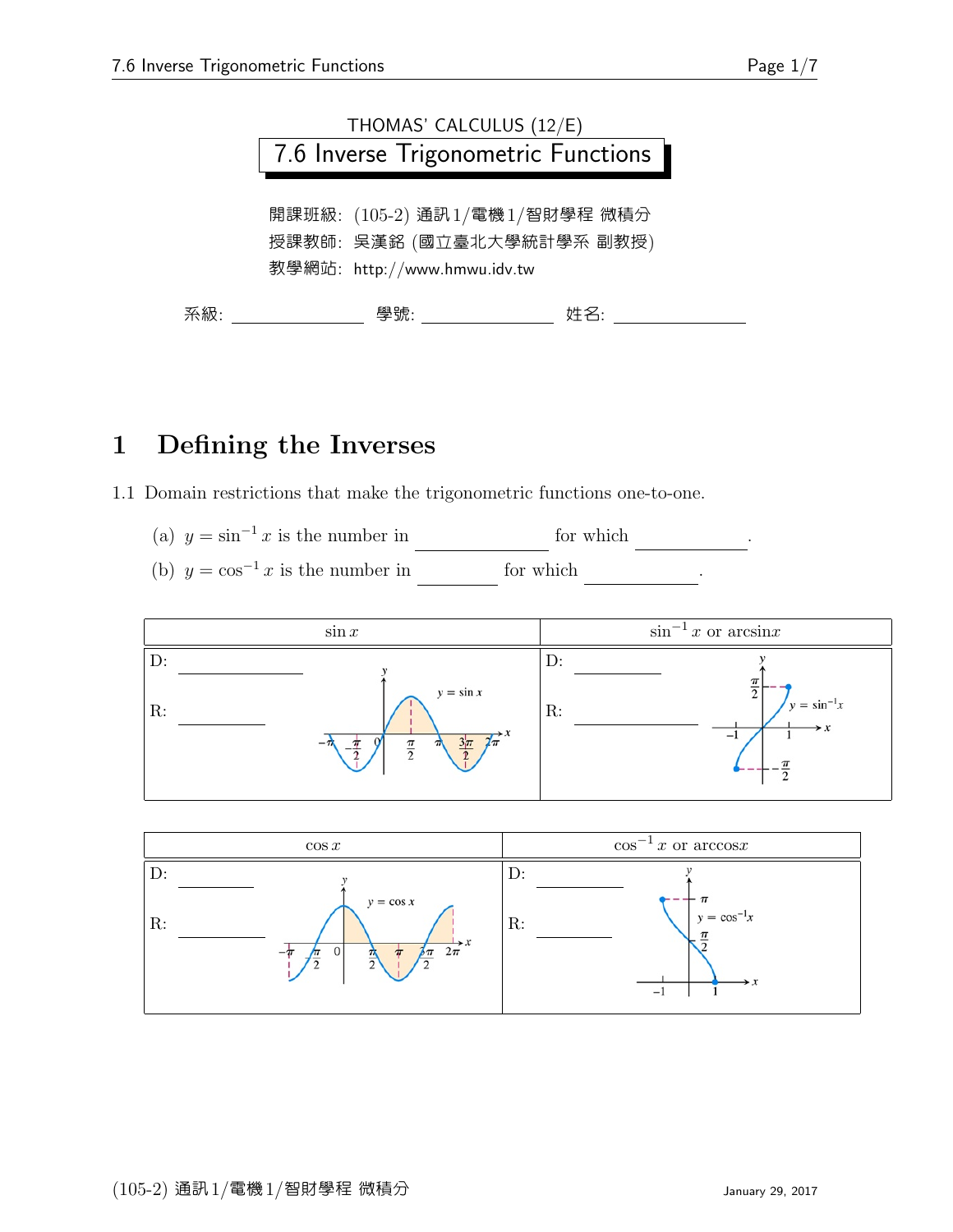





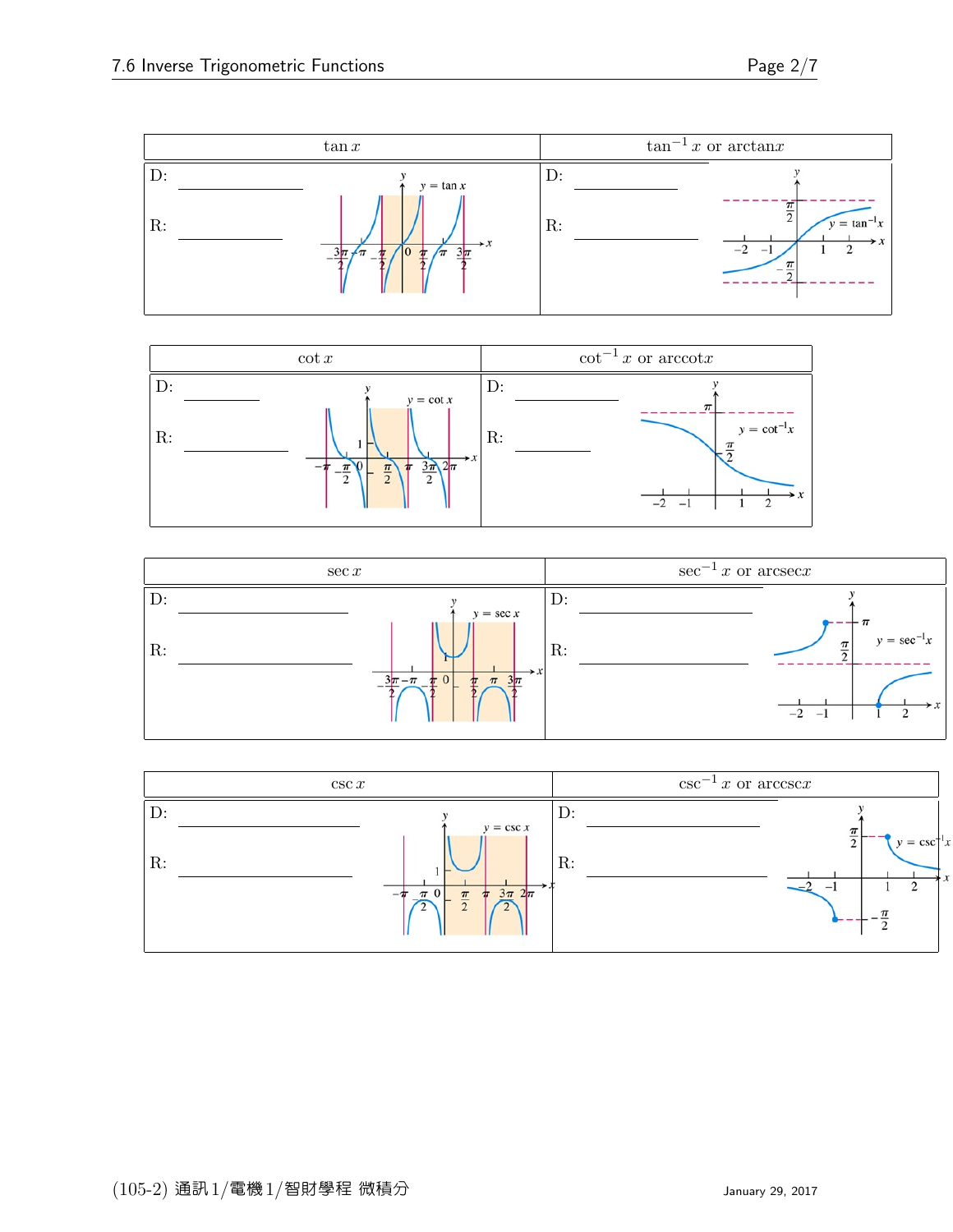#### 1.2 Common values of  $\sin^{-1} x$ :



| Values of sin $\theta$ , cos $\theta$ , and tan $\theta$ for selected values of $\theta$<br><b>TABLE 1.3</b> |  |                  |                                                                                                                                                                             |       |       |          |    |    |                                          |    |                                                                                                                                                      |                         |                                                                                                                                      |              |                              |               |
|--------------------------------------------------------------------------------------------------------------|--|------------------|-----------------------------------------------------------------------------------------------------------------------------------------------------------------------------|-------|-------|----------|----|----|------------------------------------------|----|------------------------------------------------------------------------------------------------------------------------------------------------------|-------------------------|--------------------------------------------------------------------------------------------------------------------------------------|--------------|------------------------------|---------------|
| <b>Degrees</b><br>$\theta$ (radians)                                                                         |  | $-180$<br>$-\pi$ | $-135$                                                                                                                                                                      | $-90$ | $-45$ | $\bf{0}$ | 30 | 45 | 60                                       | 90 | <b>120</b><br>$\frac{-3\pi}{4}$ $\frac{-\pi}{2}$ $\frac{-\pi}{4}$ 0 $\frac{\pi}{6}$ $\frac{\pi}{4}$ $\frac{\pi}{3}$ $\frac{\pi}{2}$ $\frac{2\pi}{3}$ | 135<br>$\frac{3\pi}{4}$ | 150<br>$rac{5\pi}{6}$                                                                                                                | 180<br>$\pi$ | <b>270</b><br>$rac{3\pi}{2}$ | 360<br>$2\pi$ |
|                                                                                                              |  |                  |                                                                                                                                                                             |       |       |          |    |    |                                          |    |                                                                                                                                                      |                         |                                                                                                                                      |              |                              |               |
| $\sin \theta$                                                                                                |  |                  | 0 $\frac{-\sqrt{2}}{2}$ -1 $\frac{-\sqrt{2}}{2}$ 0 $\frac{1}{2}$ $\frac{\sqrt{2}}{2}$ $\frac{\sqrt{3}}{2}$ 1 $\frac{\sqrt{3}}{2}$ $\frac{\sqrt{2}}{2}$ $\frac{1}{2}$ 0 -1 0 |       |       |          |    |    |                                          |    |                                                                                                                                                      |                         |                                                                                                                                      |              |                              |               |
| $\cos \theta$                                                                                                |  |                  | $-1$ $\frac{-\sqrt{2}}{2}$                                                                                                                                                  |       |       |          |    |    |                                          |    |                                                                                                                                                      |                         | $\frac{\sqrt{2}}{2}$ 1 $\frac{\sqrt{3}}{2}$ $\frac{\sqrt{2}}{2}$ 1 0 $-\frac{1}{2}$ $\frac{-\sqrt{2}}{2}$ $\frac{-\sqrt{3}}{2}$ -1 0 |              |                              |               |
| $\tan \theta$                                                                                                |  |                  | $0 \qquad 1$                                                                                                                                                                |       |       |          |    |    | $-1$ 0 $\frac{\sqrt{3}}{3}$ 1 $\sqrt{3}$ |    |                                                                                                                                                      |                         | $-\sqrt{3}$ $-1$ $-\frac{\sqrt{3}}{2}$ 0                                                                                             |              |                              |               |

### 2 The Drivative of Inverse Trigonometric Functions

.

2.1 
$$
(f(x)^{-1})' =
$$

2.2 Find the derivative of  $y = \sin^{-1} x$ .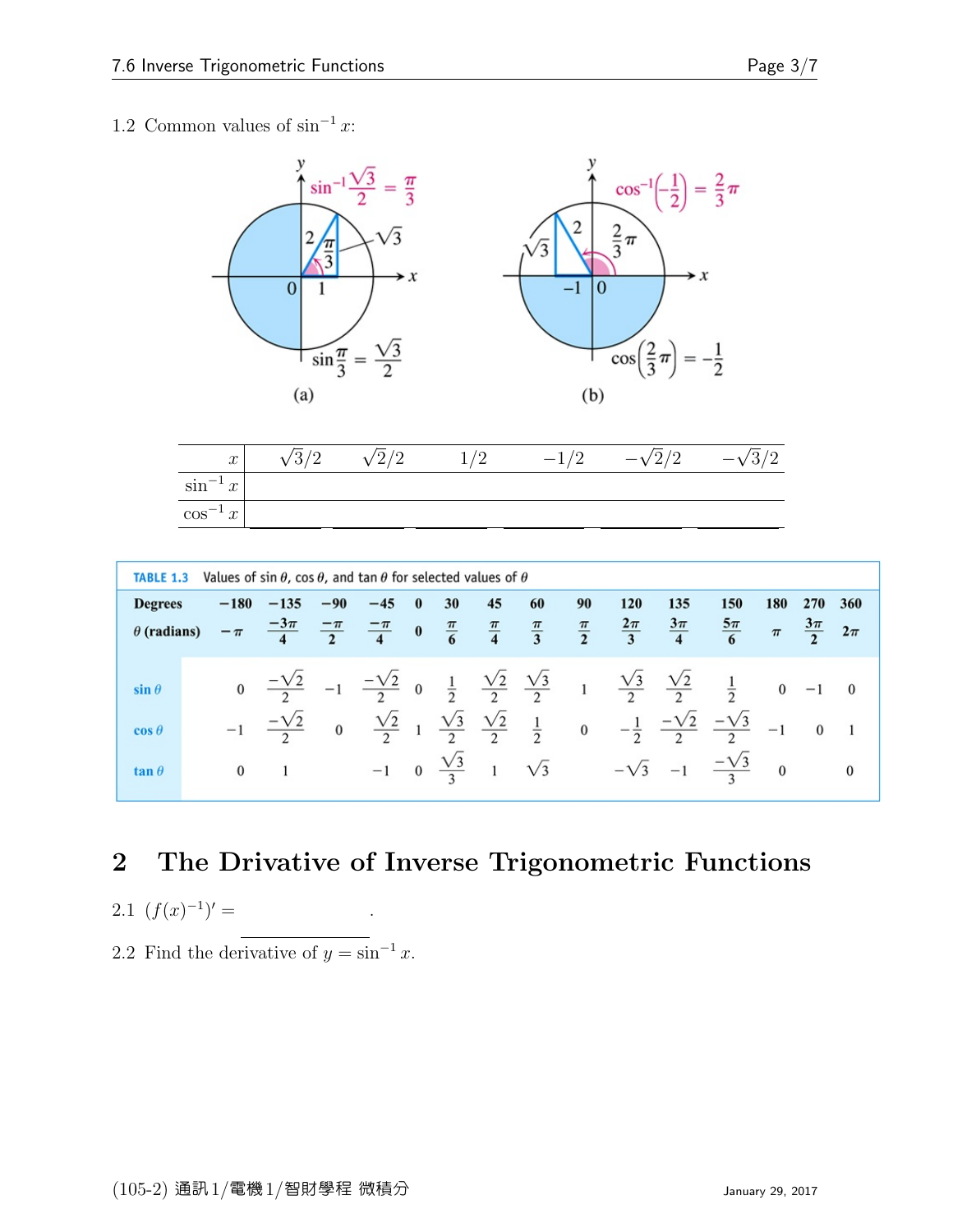2.3 Find the derivative of  $y = \tan^{-1} x$ .

2.4 Find the derivative of  $y = \sec^{-1} x$ .

2.5 
$$
u = u(x)
$$
  
\n(a)  $\frac{d}{dx}(\sin^{-1} u) =$ ,  $|u| < 1$ .  
\n(b)  $\frac{d}{dx}(\tan^{-1} u) =$   
\n(c)  $\frac{d}{dx}(\sec^{-1} u) =$ 

2.6 Inverse Function-Inverse Cofunction Identities

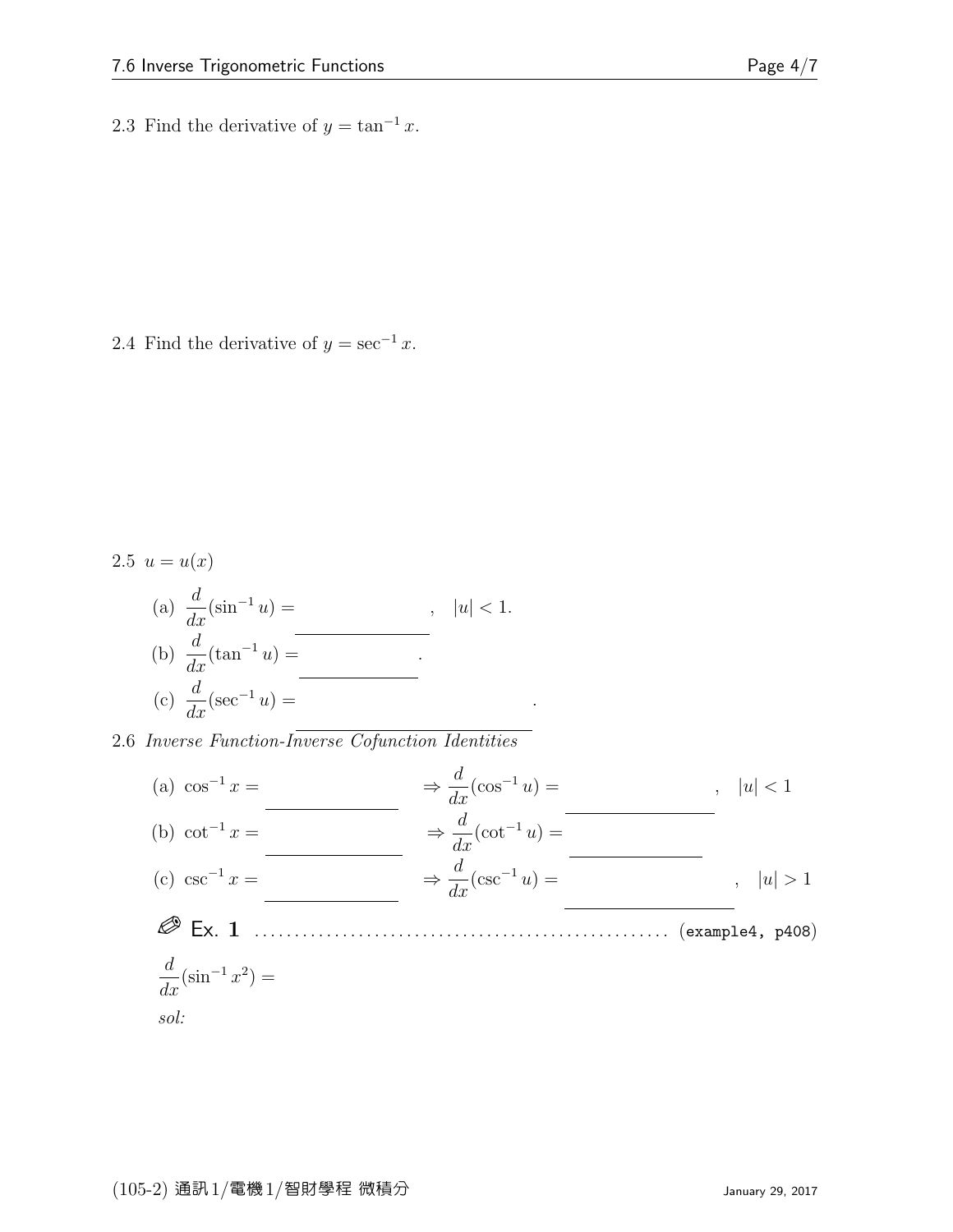Ex. 2 . . . . . . . . . . . . . . . . . . . . . . . . . . . . . . . . . . . . . . . . . . . . . . . . . . . . (example5, p410)  $\frac{d}{dx}(\sec^{-1}5x^4) =$ sol:

## 3 Integration Formulas

3.1 
$$
\int \frac{du}{\sqrt{a^2 - u^2}} =
$$
  
\n3.2  $\int \frac{du}{a^2 + u^2} =$   
\n3.3  $\int \frac{du}{u\sqrt{u^2 - a^2}} =$   
\n3.4  $\int u \sqrt{u^2 - a^2} =$   
\n3.5  $\int \frac{du}{u\sqrt{u^2 - a^2}} =$ 

 Ex. 3 . . . . . . . . . . . . . . . . . . . . . . . . . . . . . . . . . . . . . . . . . . . . . . . . . . . . (example6, p412) (a) - √ 3/2 √ 2/2 dx √ 1 − x 2 =

(b) 
$$
\int \frac{dx}{\sqrt{3-4x^2}} =
$$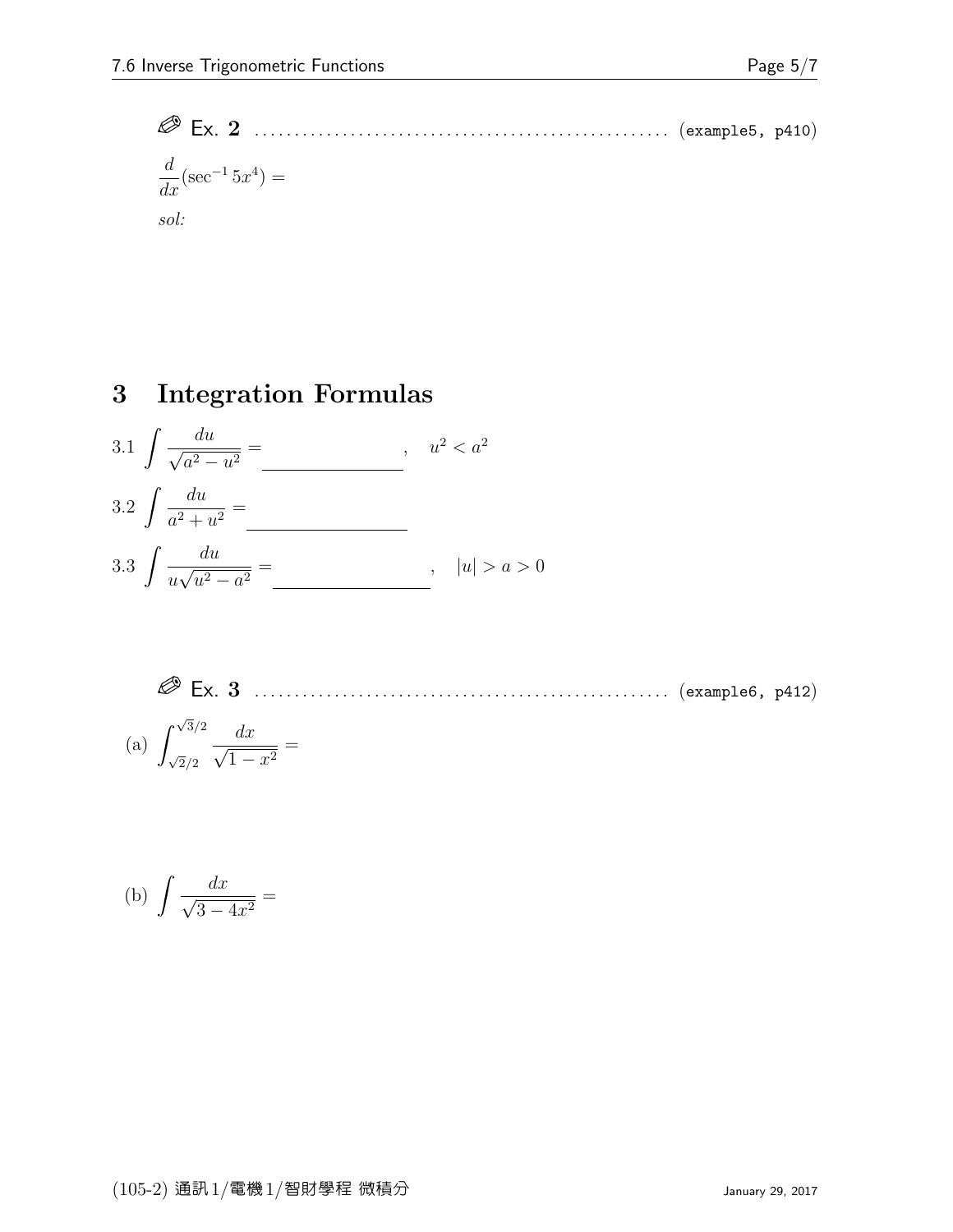$$
\sf Page
$$

$$
(c) \int \frac{dx}{\sqrt{e^{2x} - 6}} =
$$

 Ex. 4 . . . . . . . . . . . . . . . . . . . . . . . . . . . . . . . . . . . . . . . . . . . . . . . . . (example7(a), p412) Evaluate dx √ 4x − x 2

sol:

 Ex. 5 . . . . . . . . . . . . . . . . . . . . . . . . . . . . . . . . . . . . . . . . . . . . . . . . . (example7(b), p412) Evaluate  $\int \frac{dx}{1+2+4}$  $4x^2 + 4x + 2$ sol: